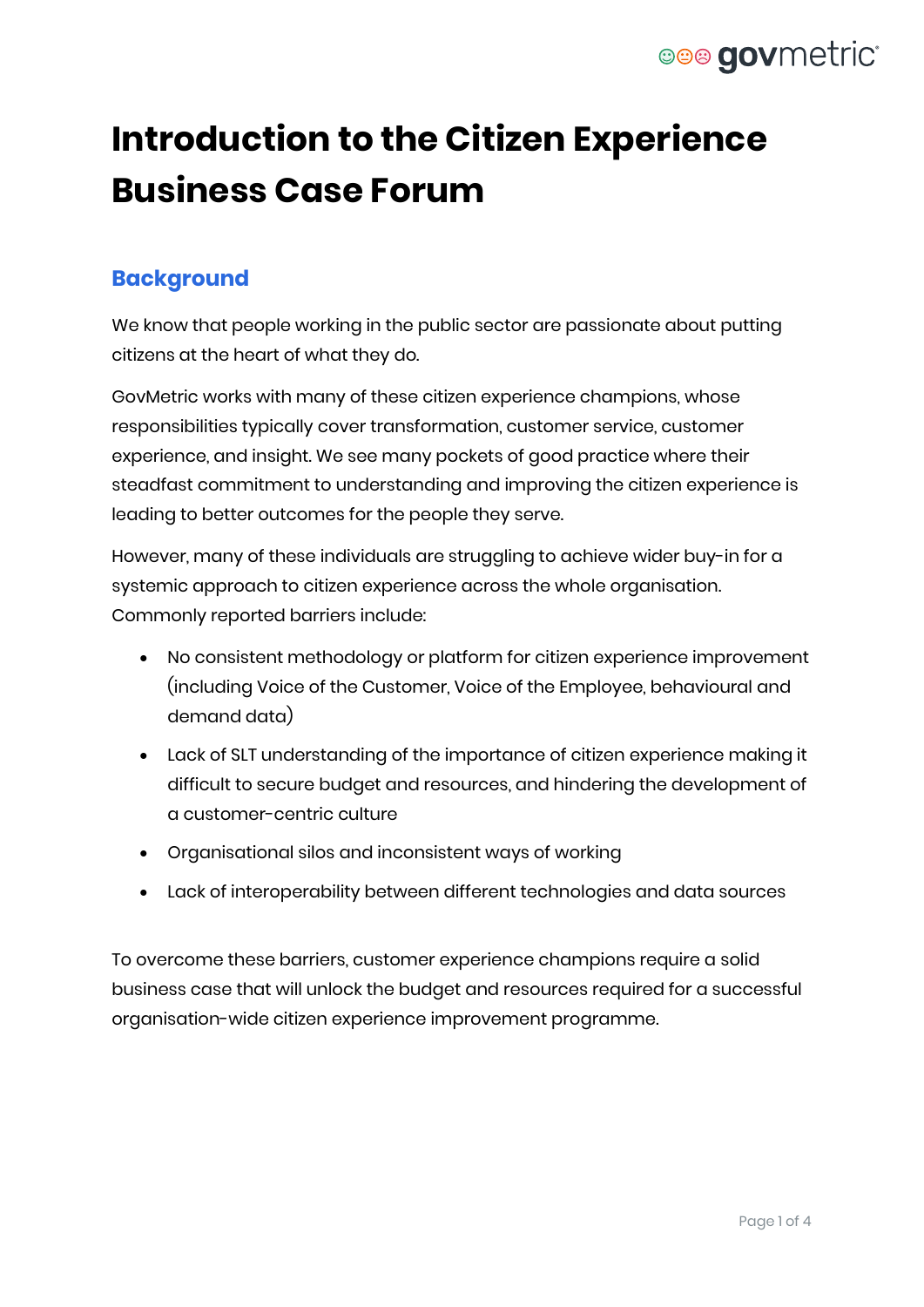# eee govmetric

### **Objective**

The primary objective of this online forum is to develop a model that can be used by participants and the wider public sector to **quantify the financial ROI of implementing a citizen experience improvement programme within a public sector organisation**.

The premise for this model is simple: by reducing failure demand (defined as *the demand caused by a failure to do something or do something right for the customer*), an organisation can reduce the overall cost of service delivery as well as improve citizen outcomes.

The forum will build the model by establishing the following:

- That failure demand exists as a proportion of overall demand, and
- That understanding the citizen experience is necessary to identify root causes of failure demand and eliminate it through the design of more efficient and effective service delivery models—thereby reducing the cost of service delivery.

## **Approach**

The programme will take place over three to four months during Q3/Q4 2022. During the programme, each member of the group will conduct a small-scale study to understand how citizen experience insight can help to identify, quantify, and diagnose failure demand in a specific area of their organisation. Organisations that do not currently subscribe to the GovMetric platform will have the opportunity to trial elements of the service as part of the study.

The programme will be structured around three collaborative sessions for all forum members, held at the start, midpoint, and end of the programme. The highlevel agenda for these sessions is as follows:

#### **Sessions 1:**

- How are total demand and failure demand currently being measured in each organisation? What, When, Where, Why?
- How is the citizen experience currently being captured within each organisation? What, When, Where, Why?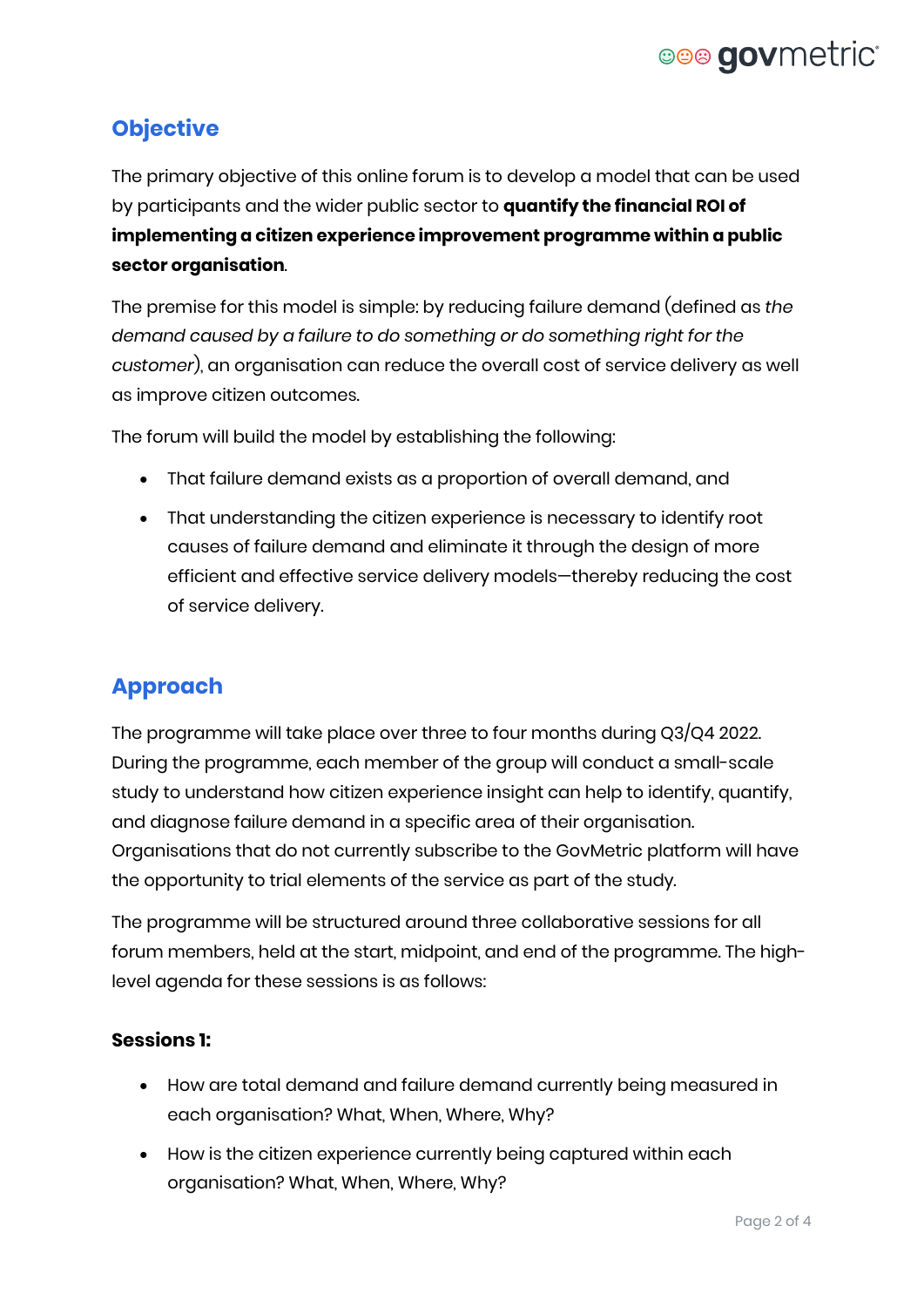# eee govmetric

- What is the forum's proposed methodology for identifying and quantifying total demand and failure demand, and for capturing the citizen experience?
- What are the proposed areas for study within each organisation?

#### **Session 2**

- Which aspects of the methodology have been achievable? Which haven't? What are the challenges?
- What are the findings so far? What percentage of total demand has been categorised as failure demand? How has citizen experience insight helped to identify the likely root causes of this failure?
- What refinements should be made to the methodology?

#### **Session 3**

- What are the final findings?
- What is the methodology for estimating the cost of the failure demand identified by the study?
- How can this be scaled up to model the costs of failure demand across the whole organisation?
- What is the likely cost of establishing a citizen experience improvement programme within the organisation?
- How can these costs be modelled to estimate the ROI of a citizen experience improvement programme in other organisations?

The programme will be coordinated by the GovMetric team, who will facilitate the sessions, provide guidance and support throughout the programme, and document and publish the final outputs.